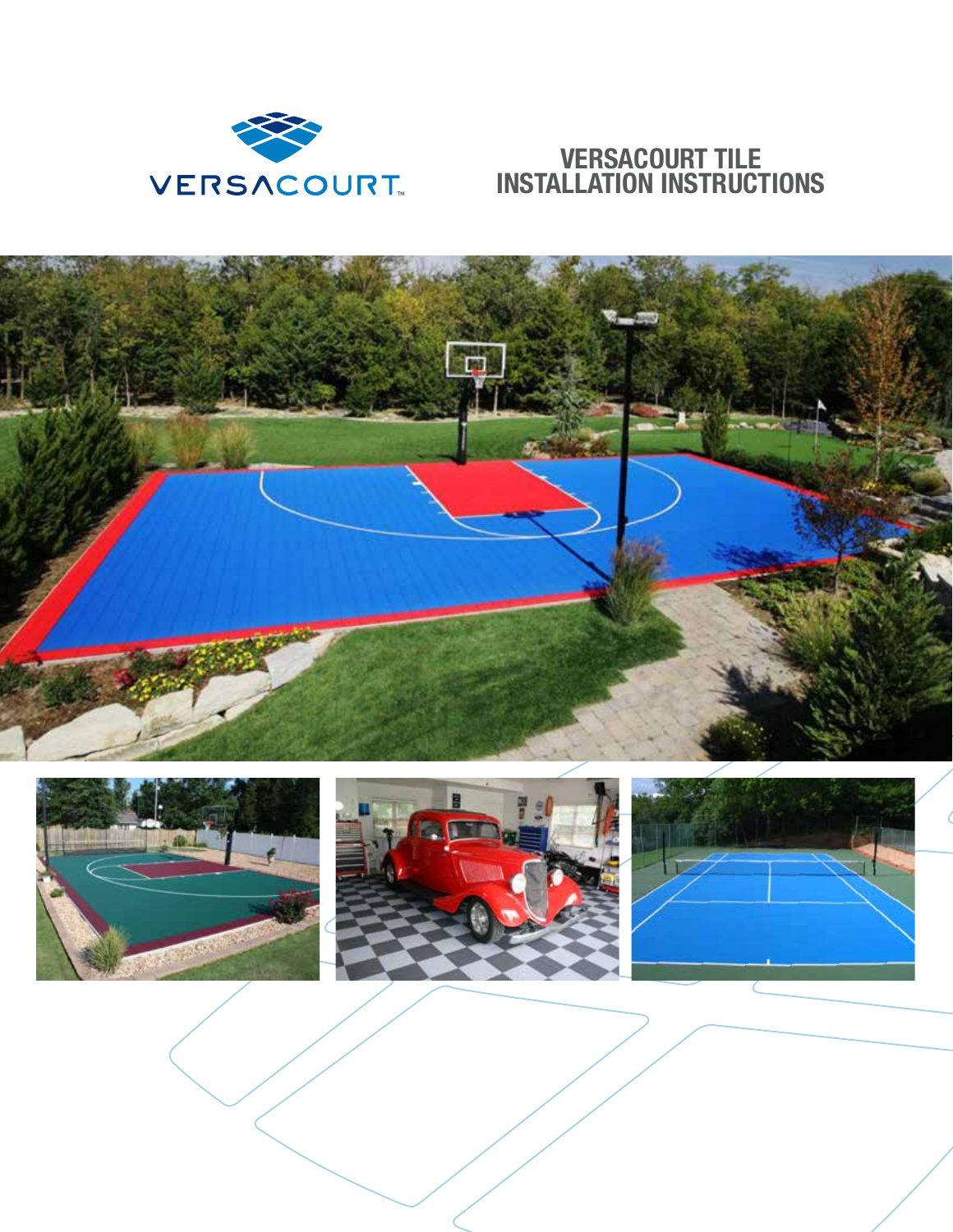

## **INTRODUCTION**

#### CONGRATULATIONS ON YOUR NEW VERSACOURT

Thank you for purchasing your VersaCourt tile system. VersaCourt is a suspended tile surface attached together with a special latching mechanism that snaps together easily. To ensure a trouble-free installation, certain guidelines must be followed

#### THE VERSACOURT DIY DIFFERENCE

Your custom court was fully assembled in our warehouse and all requested lines and logos were pre-painted by our team of professionals in a controlled environment to ensure accuracy and longevity. We then numbered each section, disassembled your court, and packed the tiles according to your numbered diagram. This process makes your VersaCourt DIY installation simple. However, if you have questions or need assistance during the assembly of your court please call us at 800-540-4899.

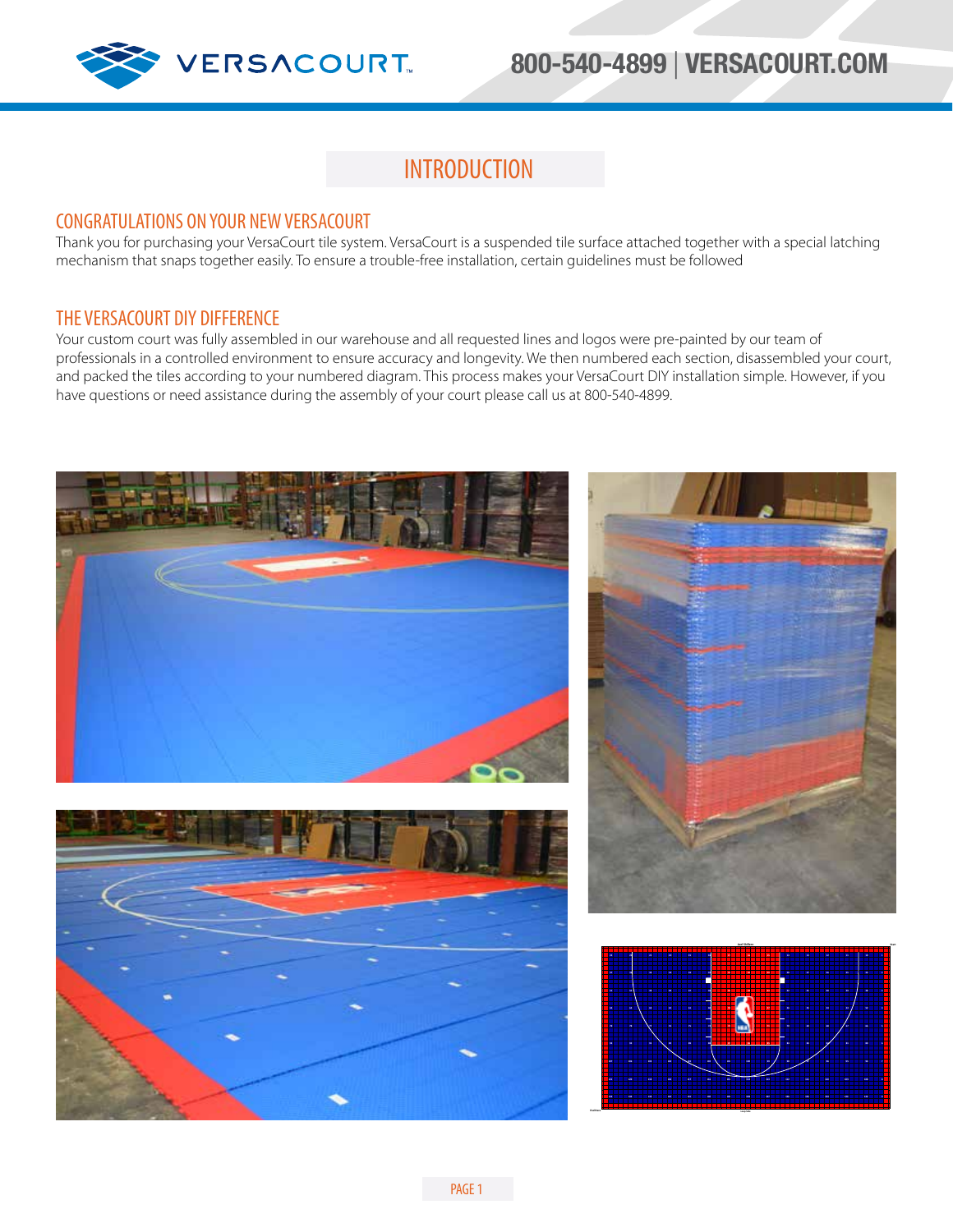

# **800-540-4899** | **VERSACOURT.COM**

## THINGS TO KNOW

#### ABOUT VERSACOURT TILES:

A VersaCourt game court is made up of tiles, each measuring 10.13" square. These tiles are connected by a simple, but precise interlocking mechanism. The picture shows the post side and the receiver sides of the tile. (See image 1)

#### EXPANSION:

VersaCourt tile is a polypropylene plastic floor, which expands and contracts with temperature changes. A 100' floor can expand 2" on both sides lengthwise when the weather warms up to 100°F (37°C). For this reason, it is important that the tile be trimmed at least 1/2" from any stationary object such as a goal post or fence post. Tips on trimming your tile are outlined on Page 5. (See image 2)

#### SUBSURFACE PREPARATION:

It is important that the surface of the substructure enables the VersaCourt to expand and contract. Asphalt, being oil based and rough, is inherently slippery and makes a very good subsurface, as well as a rough (medium broom) cement finish. If the tiles expand without being able to slide, it will start to buckle in various portions of your court.

VersaCourt can be laid over structural cracks (no wider than 1/2") in the subsurface. Sharp cracks should be facetted or rounded so that the ball bounce is consistent and the tiles don't "catch" when the floor expands and contracts. (See image 3)





*Image 2*

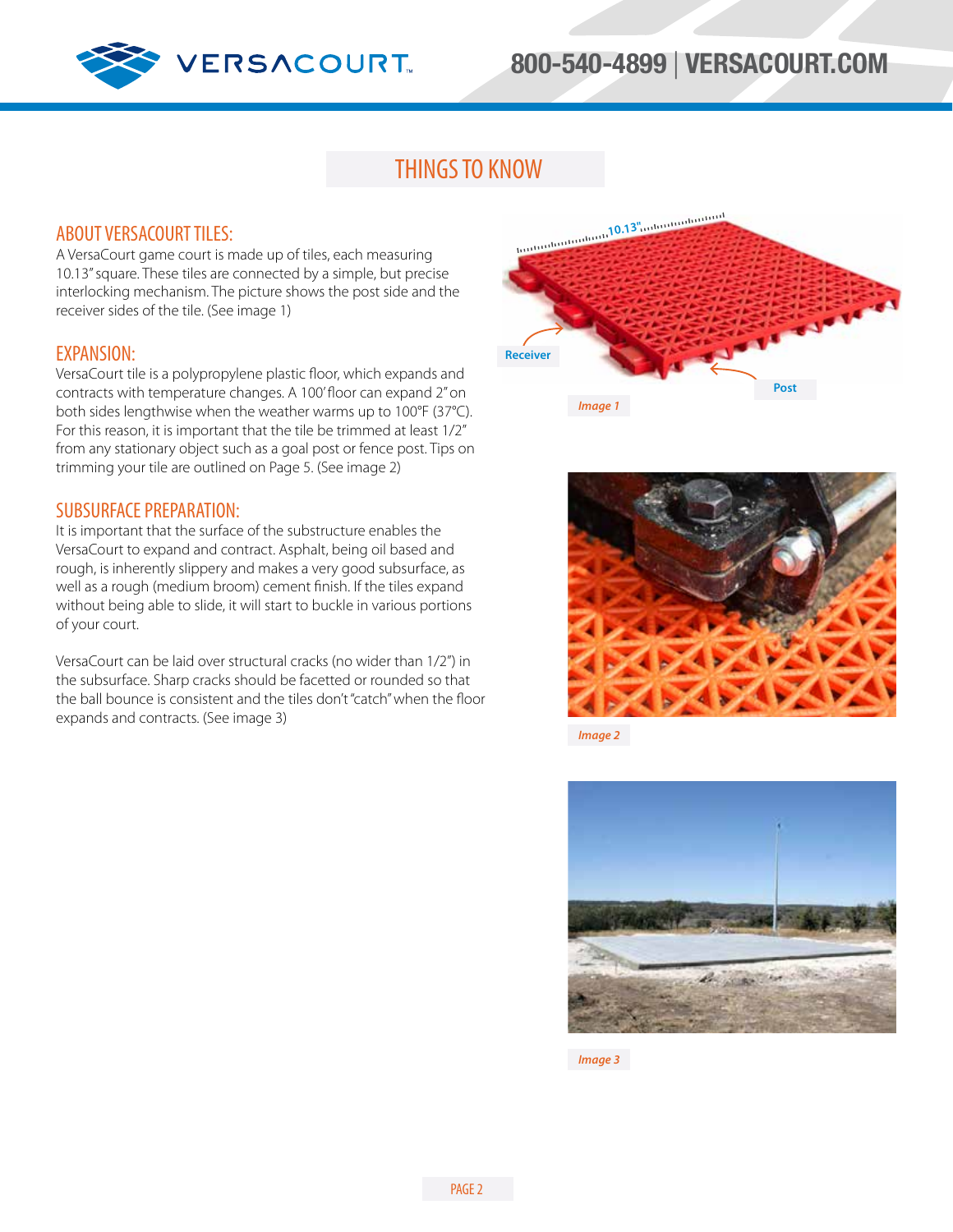

# **800-540-4899** | **VERSACOURT.COM**

## INSTALLATION

### BEFORE YOU BEGIN:

#### STEP 1

Review your packing slip and verify all materials are included and have not incurred any damage during shipping. *(See Image 1)*

#### STEP 2

Review your custom, numbered court layout document found in your VersaCourt Installation Packet. *(See Image 2)*

#### STEP 3

Confirm your base is ready for court tile installation and relocate your pallets to the install site.

#### STEP 4

Unpack your tile pallets, remove and discard the plastic and cardboard wraps. *(See Image 3)*

#### STEP 5

We recommend you watch our 15 minute installation video before beginning your project. This video thoroughly illustrates all steps outlined in this instruction manual. https://www.youtube.com/watch?v=qqwBezft91E







*Image 2*



*Image 3*



*To watch our installation video on your mobile device, simply scan the QR code now.*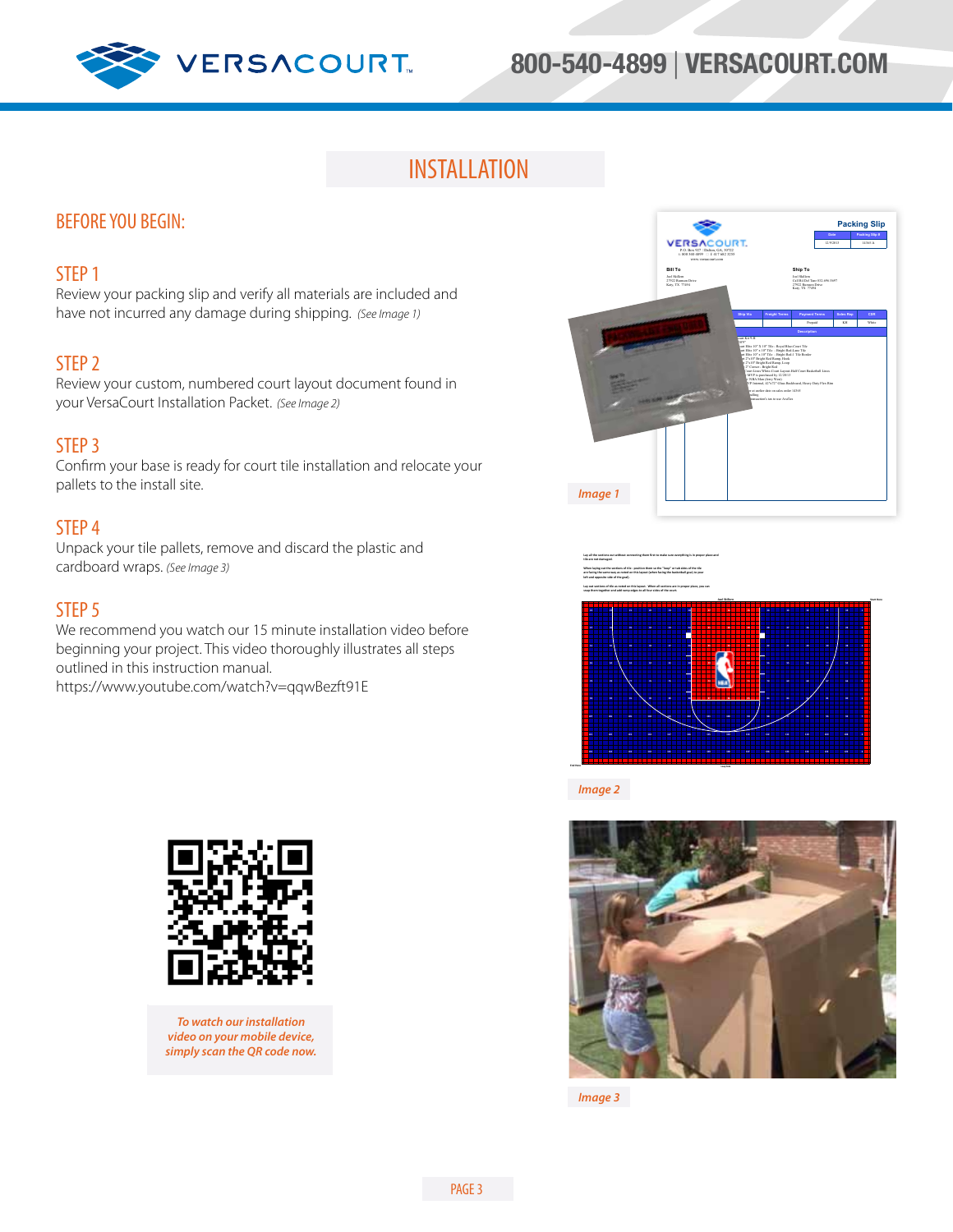



### INSTALLING YOUR TILE

#### STEP 1

The easiest way to install VersaCourt tile is to start in one corner with the post end of the tiles facing to the right and down; or in a more basic description "pointing towards the corner". Locate Panel #1 on your diagram and find panel #1 of your tile and simply lay the tile into place. (See Image 1)

Do not snap your tile together on this step. Lay each panel of tile next to each other until your court is fully laid out. You will snap your tiles together in Step 4.

#### STEP 2:

Locate Panel #2 and lay into place, continuing in numerical order moving across your diagram until all panels are in place.

#### STEP<sub>3</sub>:

Step back and visually inspect to ensure sure your sections are in their proper place. Make sure the basketball lane lines up with your goal, as well with any tennis lines, logos and other lines matching your diagram, etc.

#### STEP 4:

Snap your tiles together. Starting with #1 and move across your court in the same order you laid the tiles down. By gently stepping on the seams, starting at one corner, the post ends are pressed into the receiver end for a strong hold. (See Image 2)

#### *DO NOT USE EXCESSIVE FORCE! THIS WILL CAUSE DAMAGE TO THE VERSACOURT TILES.*

#### STEP 5: FOR COURTS 30' X 30' AND SMALLER ONLY

Secure one edge of your basketball court. See Page 6 for instructions on Anchoring Tile To Subsurface.

#### STEP 6:

Install your ramps and corner pieces. You will have 2 types of ramps, a receiver end and post end, and 4 corner pieces. (See Image 4)

#### STEP 7:

Remove all the numbered stickers and enjoy your new VersaCourt!



*Image 1*



*Image 2*



*Image 3*

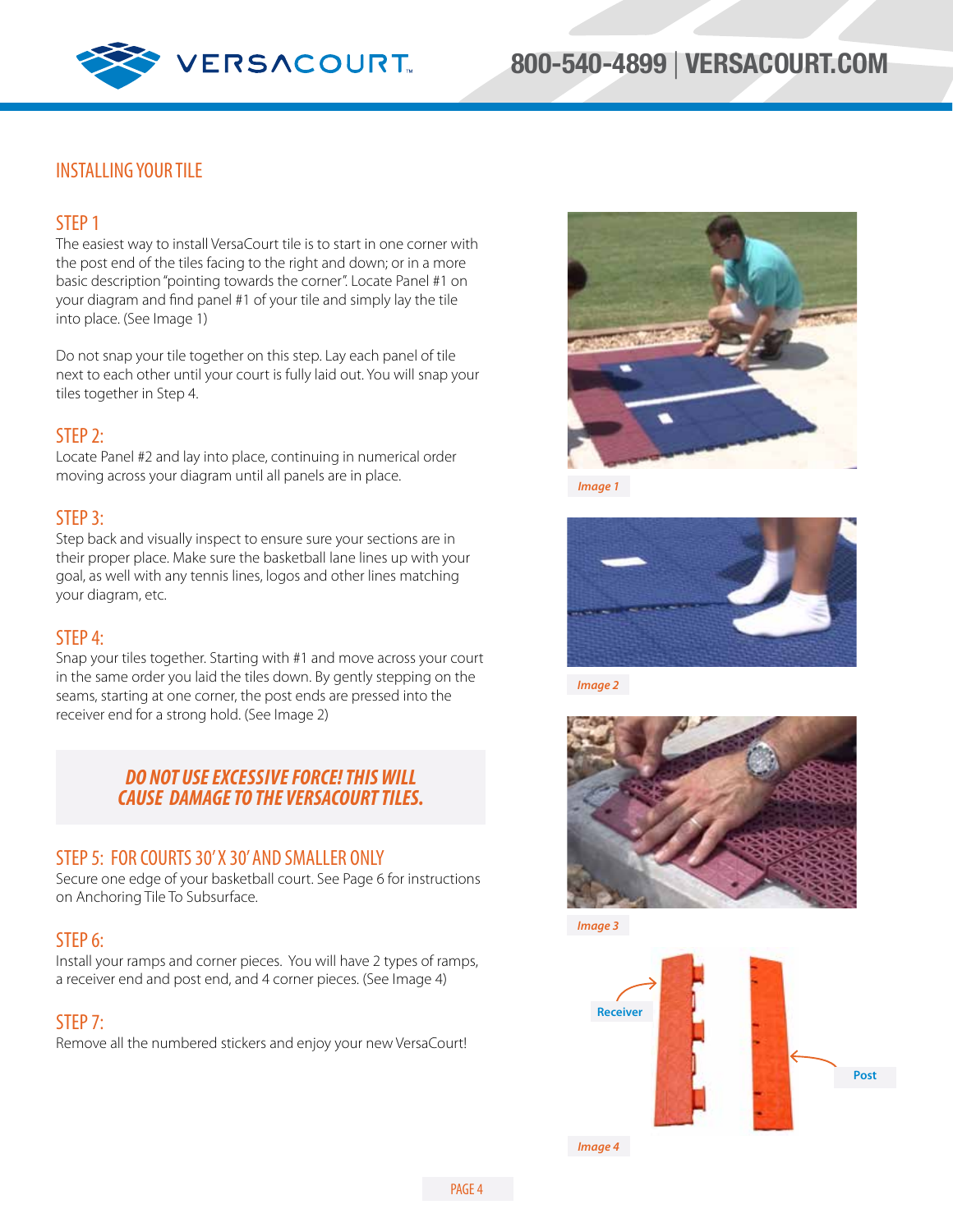

# **800-540-4899** | **VERSACOURT.COM**

## TRIMMING TILE

#### TRIMMING TO FIT:

Trimming the tiles to fit along an edge or to go around an obstacle may be necessary in order to fit properly. If this is necessary for your installation there are several options available for cutting the tile.

The tile can be trimmed using a table saw as shown in image 1.

The tile can be trimmed with a hand-held circular saw as shown in image 2. You will need to use a fine tooth blade to keep the saw from chipping the tile. This method works well if you have several tiles that need to be trimmed to the same length.

Another method for trimming tile is a sharp razor knife or box knife as shown in image 3.



*Image 1*



*Image 2*

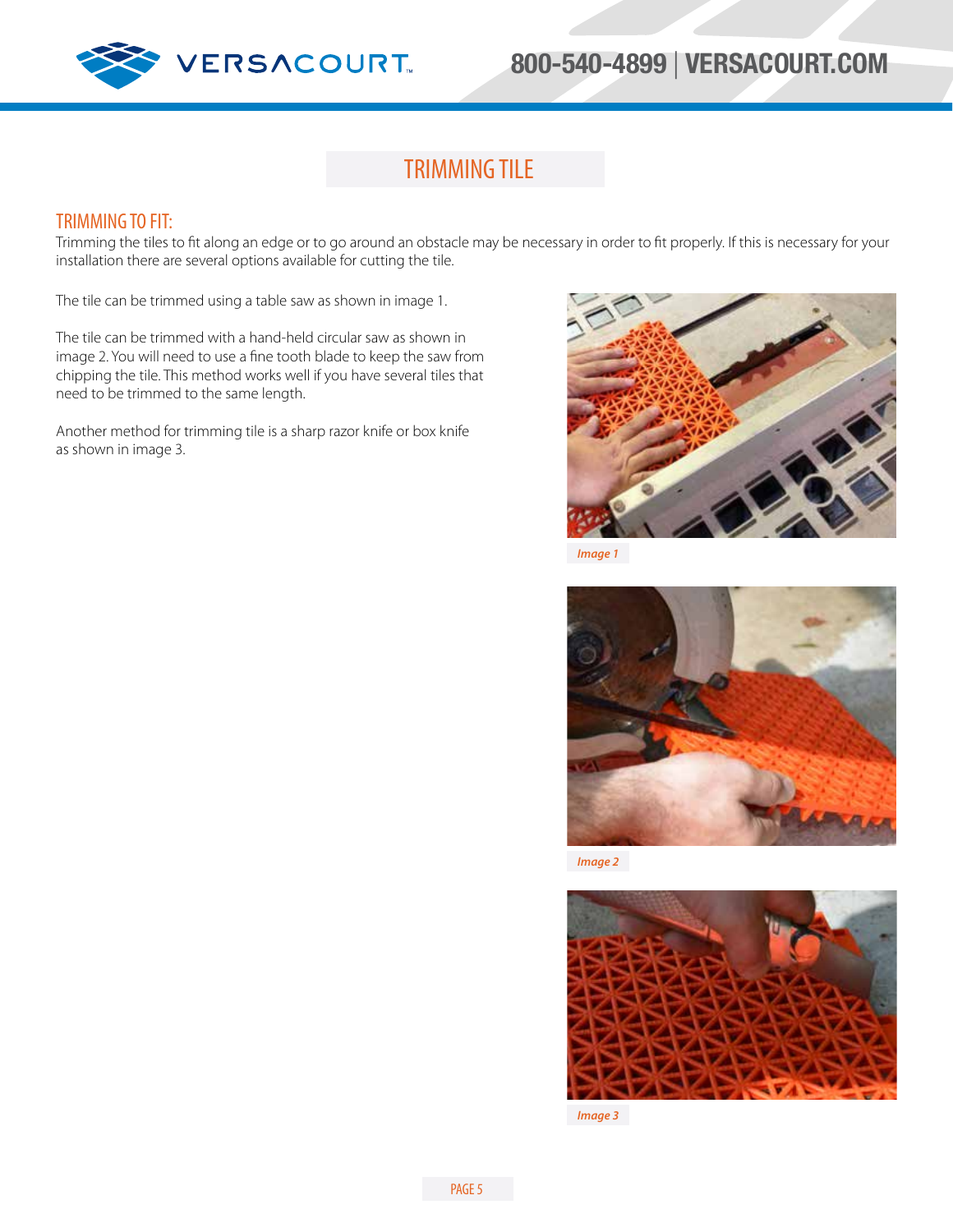

## ANCHORING TILE

### ANCHORING TILE TO SUBSURFACE:

Courts which are smaller in size (typically 30' x 30' or less) and see a lot of activity may be susceptible to shifting. It is generally more noticeable on basketball courts. The tiles tend to shift towards the goal, which is caused by continuously running and stopping toward the goal.

### Tools required

- Power Drill Hammer drill preferred, used for drilling the holes in the concrete and installing the concrete screws in place.
- Concrete screws Tapcon, 3/16" x 1 3/4", countersink head. The box of screws typically comes with the necessary masonry drill bit.

### STEP 1:

Position the court tiles on the concrete slab so that the court is properly located with respect to the goal and the edges of the court. You will only anchor ONE SIDE of your court (the side OPPOSITE the basketball goal).

### STEP 2:

Using a hammer drill, drill a hole within the center (or middle) locking tab, every other tile along only ONE side of you court (side opposite the basketball goal). Transition ramps will cover these screws. (See image 1)

#### *NOTE: DO NOT SECURE ADDITIONAL SIDES OF YOUR COURT WITHOUT FIRST CHECKING WITH VERSACOURT. THEY CAN ADVISE ON WHAT IS BEST FOR YOUR PARTICULAR APPLICATION.*

### STEP 3:

Install the Tapcon anchoring screws. Make sure not to over tighten the screws. (See image 2)

### STEP 4:

Install ramps as noted in STEP 6 on PAGE 2 of "INSTALLING YOUR TILE". (See image 3)



*Image 1*



*Image 2*